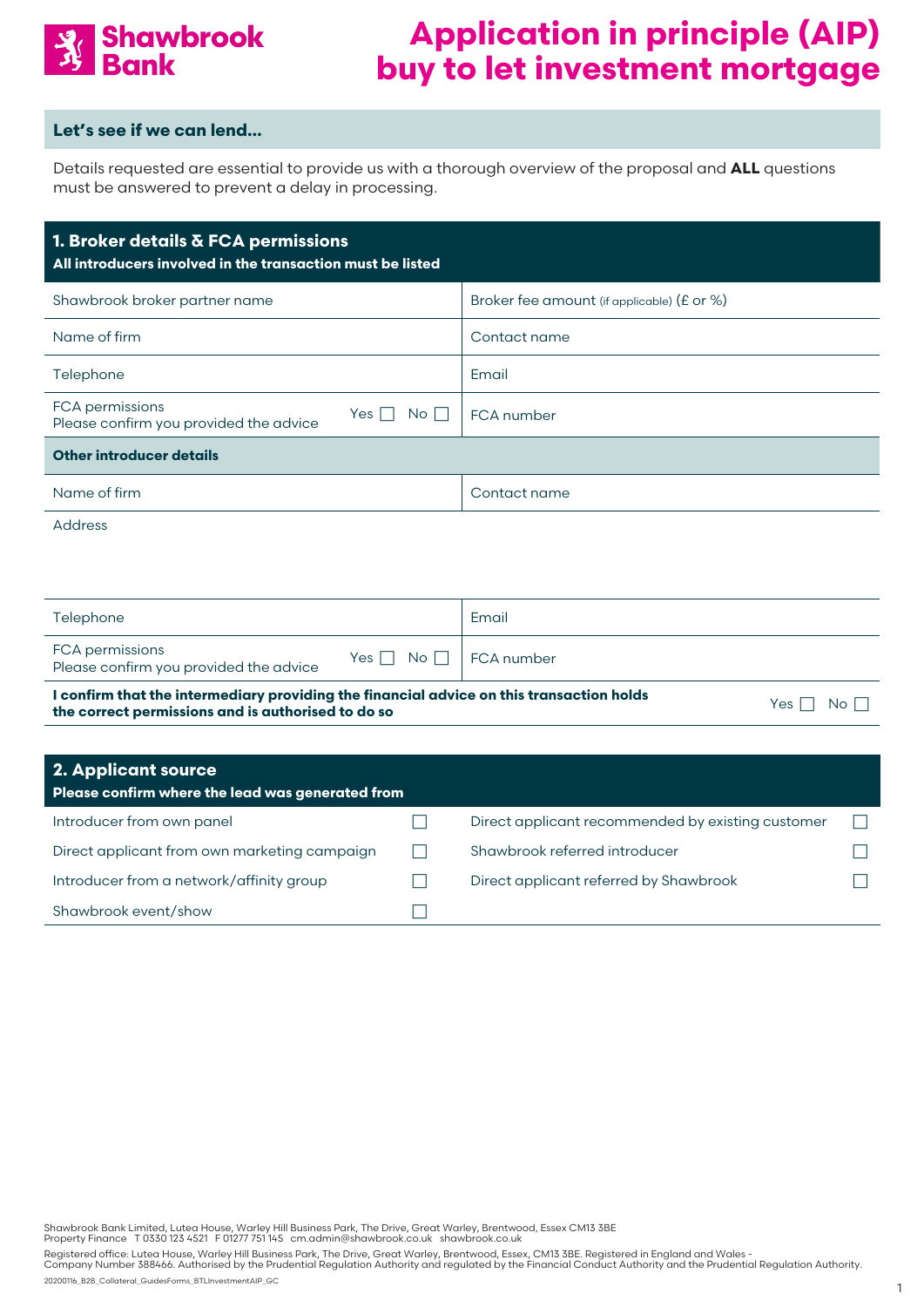

|                                                                                                                               | <b>3. Existing Shawbrook customers</b><br>Please confirm if the customer has another product with Shawbrook<br>We are pleased to offer a 0.25% reduction on the arrangement fee for any clients who have been party to a Shawbrook<br>savings account, open for 6 months or more with a £100+ balance, or a formally sanctioned Shawbrook loan |               |                               |                      |                                |          |                   |
|-------------------------------------------------------------------------------------------------------------------------------|------------------------------------------------------------------------------------------------------------------------------------------------------------------------------------------------------------------------------------------------------------------------------------------------------------------------------------------------|---------------|-------------------------------|----------------------|--------------------------------|----------|-------------------|
| Asset finance                                                                                                                 | <b>Business credit</b>                                                                                                                                                                                                                                                                                                                         |               | Commercial mortgages [        | Account number(s)    |                                |          |                   |
| Secured loan                                                                                                                  | Savings account                                                                                                                                                                                                                                                                                                                                | Consumer loan |                               |                      |                                |          |                   |
|                                                                                                                               | Has the customer completed a Shawbrook mortgage within the last 6 months?                                                                                                                                                                                                                                                                      |               |                               |                      |                                |          |                   |
| products will exceed £25,000,000?                                                                                             | Please select the checkbox if the customer's total lending exposure on all Shawbrook                                                                                                                                                                                                                                                           |               |                               |                      |                                |          |                   |
|                                                                                                                               |                                                                                                                                                                                                                                                                                                                                                |               |                               |                      |                                |          |                   |
| 4. Loan details                                                                                                               |                                                                                                                                                                                                                                                                                                                                                |               |                               |                      |                                |          |                   |
| Application type                                                                                                              | Individual/sole trader [                                                                                                                                                                                                                                                                                                                       |               | Partnership $\Box$            | UK Limited Company □ |                                | LLP      | Trust $\Box$      |
| Loan amount $f$                                                                                                               |                                                                                                                                                                                                                                                                                                                                                |               | Term (Years)                  |                      |                                |          |                   |
| <b>LTV</b> requested                                                                                                          |                                                                                                                                                                                                                                                                                                                                                | %             | Estimated completion date     |                      |                                |          |                   |
| Fixed rate?                                                                                                                   | Yes $\Box$                                                                                                                                                                                                                                                                                                                                     | No.           | If yes, number of years fixed |                      | $5\Box$<br>$3\Box$             | $10\Box$ |                   |
| Product                                                                                                                       | Single BTL $\Box$                                                                                                                                                                                                                                                                                                                              |               | Complex $BTL$                 | Large $HMO$          |                                | RR1      | $RR2\Box$         |
| Repayment<br>Interest only $\Box$<br>Full capital repayment [<br>Part capital repayment $\Box$                                |                                                                                                                                                                                                                                                                                                                                                |               |                               |                      |                                |          |                   |
| Is it the client's intention to carry out works on any of the properties?<br>No <sub>1</sub><br>Yes                           |                                                                                                                                                                                                                                                                                                                                                |               |                               |                      |                                |          |                   |
| Does this include any change of use, structural alterations or works requiring planning permission?<br>No <sub>1</sub><br>Yes |                                                                                                                                                                                                                                                                                                                                                |               |                               |                      |                                |          |                   |
| If so, is this planning in place?<br>No <sub>1</sub><br>Yes                                                                   |                                                                                                                                                                                                                                                                                                                                                |               |                               |                      |                                |          |                   |
| How much does the client intend to spend on the property? £                                                                   |                                                                                                                                                                                                                                                                                                                                                |               |                               |                      |                                |          |                   |
| Do any of the properties comprise more than 1 self-contained unit?<br>Yes $\Box$ No $\Box$<br>How many units?                 |                                                                                                                                                                                                                                                                                                                                                |               |                               |                      |                                |          |                   |
| RR products only                                                                                                              | Estimated after works value £                                                                                                                                                                                                                                                                                                                  |               |                               |                      | Estimated after works rental £ |          | PA                |
| with the client                                                                                                               | Please tick to confirm you have discussed all available repayment and interest rate options                                                                                                                                                                                                                                                    |               |                               |                      |                                |          | $\vert \ \ \vert$ |
|                                                                                                                               | Please tick to confirm that this AIP is submitted on your understanding that the borrower has<br>sufficient experience to meet our requirements                                                                                                                                                                                                |               |                               |                      |                                |          |                   |
| How many mortgaged Buy To Let properties does the client have?                                                                |                                                                                                                                                                                                                                                                                                                                                |               |                               |                      |                                |          |                   |
| If the term exceeds 10 years, please tick to confirm that the outside portfolio meets our                                     |                                                                                                                                                                                                                                                                                                                                                |               |                               |                      |                                |          |                   |

requirements (if unsure, please leave blank, or use the online calculator to confirm)

Shawbrook Bank Limited, Lutea House, Warley Hill Business Park, The Drive, Great Warley, Brentwood, Essex CM13 3BE<br>Property Finance T 0330 123 4521 F 01277 751 145 cm.admin@shawbrook.co.uk shawbrook.co.uk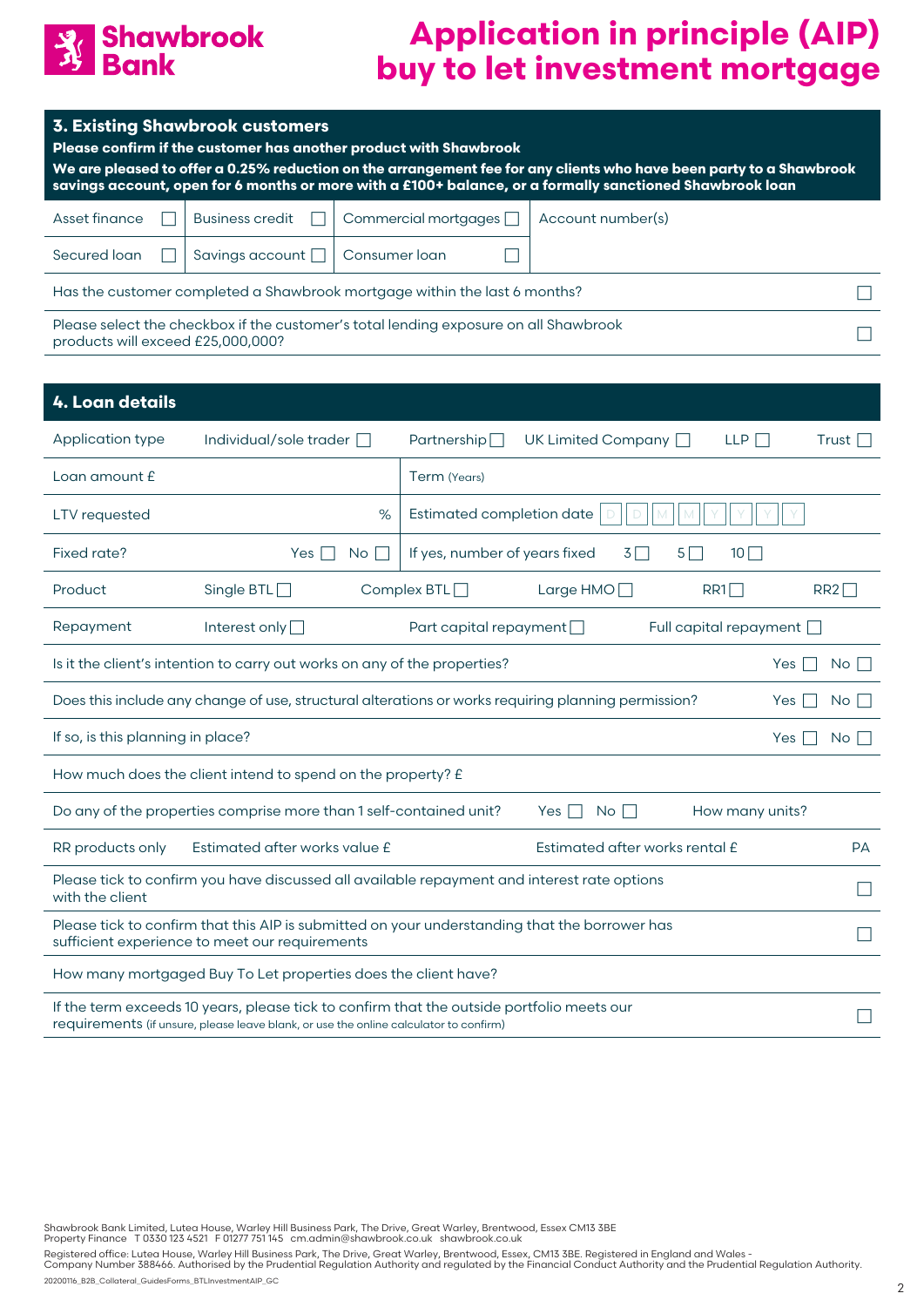#### Shawbrook **Bank**

# **Application in principle (AIP) buy to let investment mortgage**

| 5. Mortgage purpose                                                                                              |  |                                            |                                  |      |                                                                                                            |  |
|------------------------------------------------------------------------------------------------------------------|--|--------------------------------------------|----------------------------------|------|------------------------------------------------------------------------------------------------------------|--|
| Purchase<br>Capital raising                                                                                      |  | Refinance/remortgage<br>Transfer of equity |                                  |      | Refinance $\delta$ capital raising                                                                         |  |
| <b>Property Incorporations</b>                                                                                   |  |                                            |                                  |      |                                                                                                            |  |
| Is the property being transferred to a limited company?                                                          |  |                                            | Yes<br>No                        |      | (If Yes, please contact the Sales Desk to discuss the<br>transaction and confirm application requirements) |  |
| <b>Remortgage/refinance</b>                                                                                      |  |                                            |                                  |      |                                                                                                            |  |
| Estimated property value £                                                                                       |  |                                            | Date purchased                   |      |                                                                                                            |  |
| Amount of outstanding finance £                                                                                  |  |                                            | Original purchase price £        |      |                                                                                                            |  |
| Is there any element of debt forgiveness from the existing lender?<br>Yes                                        |  |                                            |                                  | No l |                                                                                                            |  |
| Where more funds are being borrowed than are currently owed on the property, what will the proceeds be used for? |  |                                            |                                  |      |                                                                                                            |  |
| Debt consolidation                                                                                               |  | Property improvements                      | Purchase another property $\Box$ |      | Existing loan + fees $\Box$                                                                                |  |
| Other (please detail)                                                                                            |  |                                            |                                  |      |                                                                                                            |  |
|                                                                                                                  |  |                                            |                                  |      |                                                                                                            |  |
| <b>Purchase</b>                                                                                                  |  |                                            |                                  |      |                                                                                                            |  |
| Purchase price £                                                                                                 |  |                                            | Deposit source                   |      |                                                                                                            |  |

#### **6. If the main applicant is a limited company or LLP**

Limited company or LLP name

Ltd Co or LLP registered trading address

#### Ltd Co or LLP correspondence address (if applicable)

| Company number | . incorporated?<br>JK. | Yes<br>No. |
|----------------|------------------------|------------|
|----------------|------------------------|------------|

Shawbrook Bank Limited, Lutea House, Warley Hill Business Park, The Drive, Great Warley, Brentwood, Essex CM13 3BE<br>Property Finance T 0330 123 4521 F 01277 751 145 cm.admin@shawbrook.co.uk shawbrook.co.uk

Registered office: Lutea House, Warley Hill Business Park, The Drive, Great Warley, Brentwood, Essex, CM13 3BE. Registered in England and Wales -<br>Company Number 388466. Authorised by the Prudential Regulation Authority and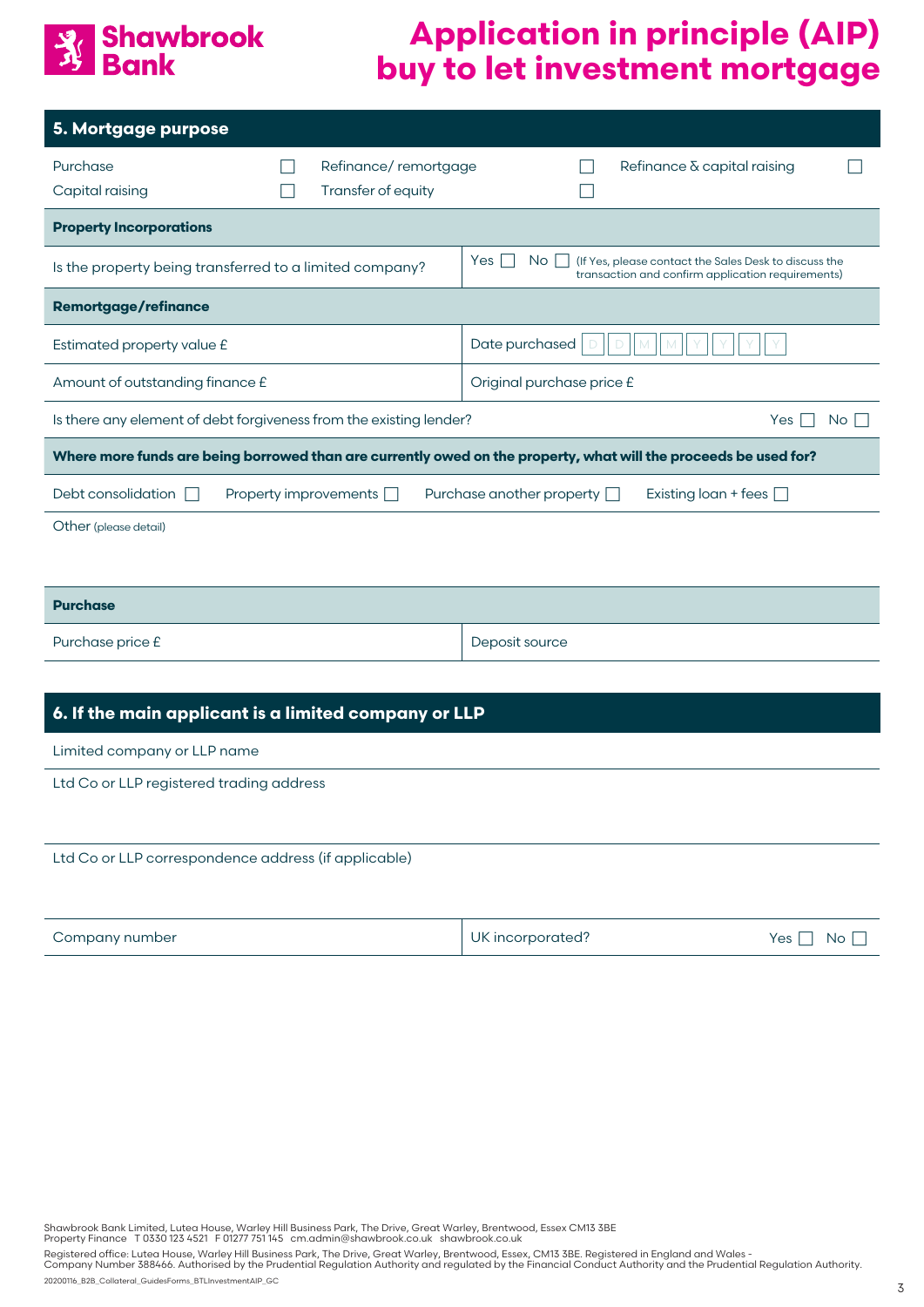

| 6a. Applicant information                                                               |                                               |                                |
|-----------------------------------------------------------------------------------------|-----------------------------------------------|--------------------------------|
| <b>Number of applicants</b>                                                             | <b>Borrower/guarantor1</b>                    | <b>Borrower / guarantor 2</b>  |
| Title                                                                                   |                                               |                                |
| Forename(s) (including any middle names)                                                |                                               |                                |
| Surname                                                                                 |                                               |                                |
| Date of birth                                                                           | $\Box$<br>$\Box$                              | $\Box$<br>D                    |
| <b>Residential address</b>                                                              |                                               |                                |
|                                                                                         |                                               |                                |
| Correspondence address (if different from above)                                        |                                               |                                |
|                                                                                         |                                               |                                |
|                                                                                         |                                               |                                |
| Date moved in                                                                           | $\mathsf D$<br>$\Box$<br>M                    | D<br>$\Box$<br>M               |
| Previous address if this is less than 3 years<br>(Full 3 year address history required) |                                               |                                |
|                                                                                         |                                               |                                |
| Date moved in                                                                           | $\mathsf D$<br>$\Box$<br>M<br>M               | $\Box$<br>D<br>M               |
| Nationality                                                                             |                                               |                                |
| Preferred contact number                                                                |                                               |                                |
| Personal income                                                                         | £                                             | £                              |
| Personal net worth                                                                      | £                                             | £                              |
| The applicant's personal income is sufficient<br>to support their personal expenditure  | Yes $\Box$<br>$\overline{\mathsf{No}}$ $\Box$ | Yes $\Box$<br>$No \ \bigsqcup$ |
| Have you ever been convicted of<br>a criminal offence?                                  | Yes $\Box$<br>$\overline{\mathsf{No}}$        | Yes $\Box$<br>No               |

#### **If you answered YES to the above, please provide a full explanation below including what it was in relation to, when it occurred, and whether the situation has now been fully resolved.**

Details

| Has an internet search of the applicants or any associated companies revealed<br>any adverse information?  | $Yes \Box No \Box$   |      |
|------------------------------------------------------------------------------------------------------------|----------------------|------|
| Do any of the applicants have any personal or business adverse credit?                                     | $Yes \Box No \Box$   |      |
| Does the client or a related person dwell or intend to dwell at the property being<br>offered as security? | Yes $\Box$ No $\Box$ |      |
| If so, does this part exceed 40% of the total security area?                                               | Yes I                | No I |

Shawbrook Bank Limited, Lutea House, Warley Hill Business Park, The Drive, Great Warley, Brentwood, Essex CM13 3BE<br>Property Finance T 0330 123 4521 F 01277 751 145 cm.admin@shawbrook.co.uk shawbrook.co.uk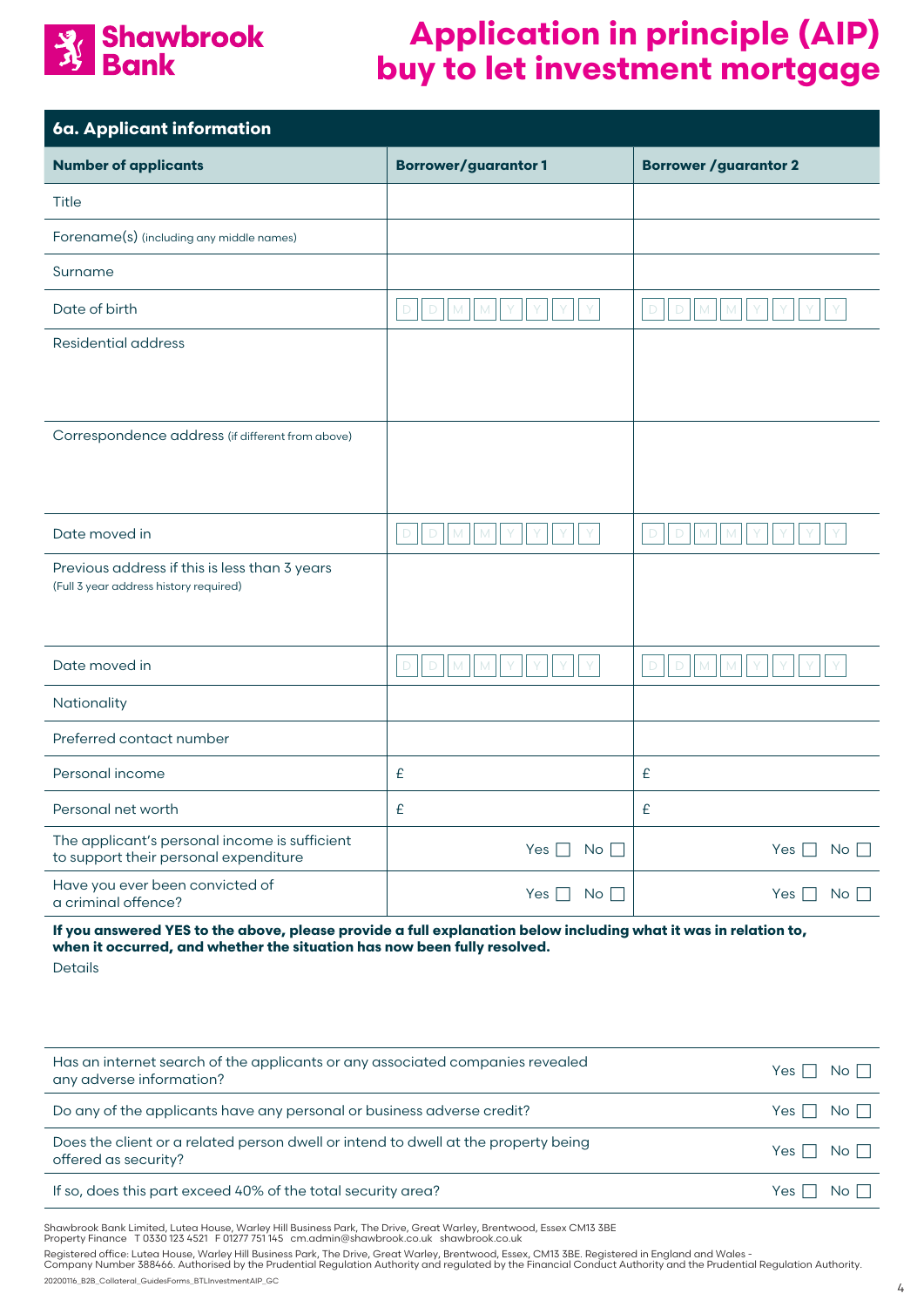

| 7. Security Information                                                                                                             |                                                                               |  |  |  |
|-------------------------------------------------------------------------------------------------------------------------------------|-------------------------------------------------------------------------------|--|--|--|
| How many properties are being offered as security?                                                                                  | For portfolios deals, please complete the<br><b>Property Portfolio sheet.</b> |  |  |  |
| Property address                                                                                                                    |                                                                               |  |  |  |
|                                                                                                                                     |                                                                               |  |  |  |
| Property description<br>House $\square$<br>Bungalow <b>D</b>                                                                        | Maisonette <b>D</b><br>$HMO$ $\Box$<br>Student let [<br>$Flat \Box$           |  |  |  |
| If the property is/<br>Units in block?<br>has a flat                                                                                | Storeys in block<br>Larger than 30m <sup>2</sup> ?<br>No<br>Yes               |  |  |  |
| Is the property above a commercial property?                                                                                        | Yes<br>No <sub>1</sub>                                                        |  |  |  |
| Is the property ex-local authority owned?                                                                                           | Yes  <br>No                                                                   |  |  |  |
| Is the property in a finished condition, ready to let?                                                                              | Yes<br>No <sub>1</sub>                                                        |  |  |  |
| If no, please confirm works                                                                                                         |                                                                               |  |  |  |
|                                                                                                                                     |                                                                               |  |  |  |
| Has the property been refurbished/converted within the last 12 months?                                                              | Yes  <br>$No$ $\Box$                                                          |  |  |  |
| Number of tenants<br>If yes, cost of works completed £                                                                              |                                                                               |  |  |  |
| Current passing rental income at security from residential letting income £                                                         |                                                                               |  |  |  |
| Please confirm that you have checked the DSCR fits on the online calculator<br>Yes $\Box$                                           |                                                                               |  |  |  |
| Single residential property applications may be suitable for an AVM (Auto Valuation Model).<br>Please complete the questions below. |                                                                               |  |  |  |
| Where the property is a flat<br>Purpose Built $\Box$<br>Converted                                                                   |                                                                               |  |  |  |
| For all property types                                                                                                              |                                                                               |  |  |  |
| Date of construction                                                                                                                |                                                                               |  |  |  |
| Unexpired term of lease<br>Freehold $\Box$<br>Leasehold $\Box$<br>Feudal $\Box$<br>Tenure                                           |                                                                               |  |  |  |
| Number of bedrooms<br>Number of reception rooms                                                                                     |                                                                               |  |  |  |
| Is there anything non-standard about the property, title or ownership?<br>No<br>Yes                                                 |                                                                               |  |  |  |
|                                                                                                                                     |                                                                               |  |  |  |

If yes, please confirm full details

Shawbrook Bank Limited, Lutea House, Warley Hill Business Park, The Drive, Great Warley, Brentwood, Essex CM13 3BE<br>Property Finance T 0330 123 4521 F 01277 751 145 cm.admin@shawbrook.co.uk shawbrook.co.uk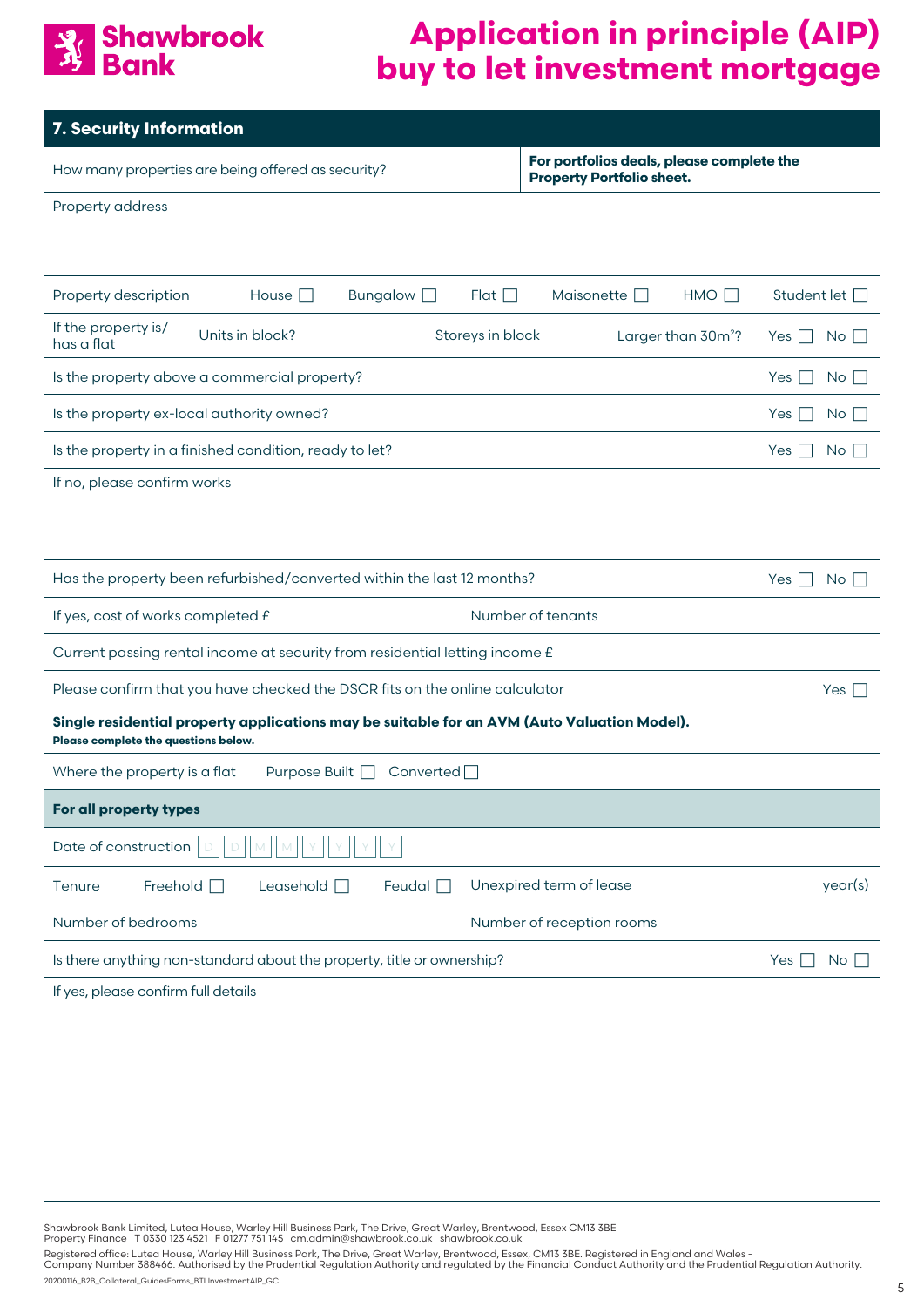

**For portfolios deals, please complete the Property Portfolio sheet.**

Property address

| Original finance on property £<br>Purchase price/estimated value £                                                                  |                                                                                                |                      |             |                                   |     |                    |
|-------------------------------------------------------------------------------------------------------------------------------------|------------------------------------------------------------------------------------------------|----------------------|-------------|-----------------------------------|-----|--------------------|
| Property description                                                                                                                | House $\Box$                                                                                   | Bungalow $\Box$      | $Flat \Box$ | Maisonette $\Box$                 | HMO | Student let $\Box$ |
| Type of security                                                                                                                    | First charge $\Box$                                                                            | Second charge $\Box$ |             | Where HMO, confirm number of beds |     |                    |
| Single residential property applications may be suitable for an AVM (Auto Valuation Model).<br>Please complete the questions below. |                                                                                                |                      |             |                                   |     |                    |
| Where the property is a flat                                                                                                        | Purpose Built $\Box$                                                                           | Converted            |             |                                   |     |                    |
|                                                                                                                                     | Is the Additional security above or directly adjacent to commercial premises<br>Yes II<br>No I |                      |             |                                   |     |                    |
| Current passing rental income at security from residential letting income £                                                         |                                                                                                |                      |             |                                   |     |                    |
| For all property types                                                                                                              |                                                                                                |                      |             |                                   |     |                    |
| Date of construction                                                                                                                |                                                                                                |                      |             |                                   |     |                    |
| Freehold $\Box$<br>Tenure                                                                                                           | Leasehold $\Box$                                                                               | Feudal $\Box$        |             | Unexpired term of lease           |     | year(s)            |
| Number of bedrooms                                                                                                                  |                                                                                                |                      |             | Number of reception rooms         |     |                    |
|                                                                                                                                     | Is there anything non-standard about the property, title or ownership?<br>Yes<br>No I          |                      |             |                                   |     |                    |
| If yes, please confirm full details                                                                                                 |                                                                                                |                      |             |                                   |     |                    |

#### **9. Summary of proposal**

Please outline the purpose of the loan including full details of the applicant's objectives, along with the merits of the proposal. Mitigating points relating to any negative aspects should also be explained in this section in order for an accurate initial assessment to take place.

Shawbrook Bank Limited, Lutea House, Warley Hill Business Park, The Drive, Great Warley, Brentwood, Essex CM13 3BE<br>Property Finance T 0330 123 4521 F 01277 751 145 cm.admin@shawbrook.co.uk shawbrook.co.uk

Registered office: Lutea House, Warley Hill Business Park, The Drive, Great Warley, Brentwood, Essex, CM13 3BE. Registered in England and Wales -<br>Company Number 388466. Authorised by the Prudential Regulation Authority and